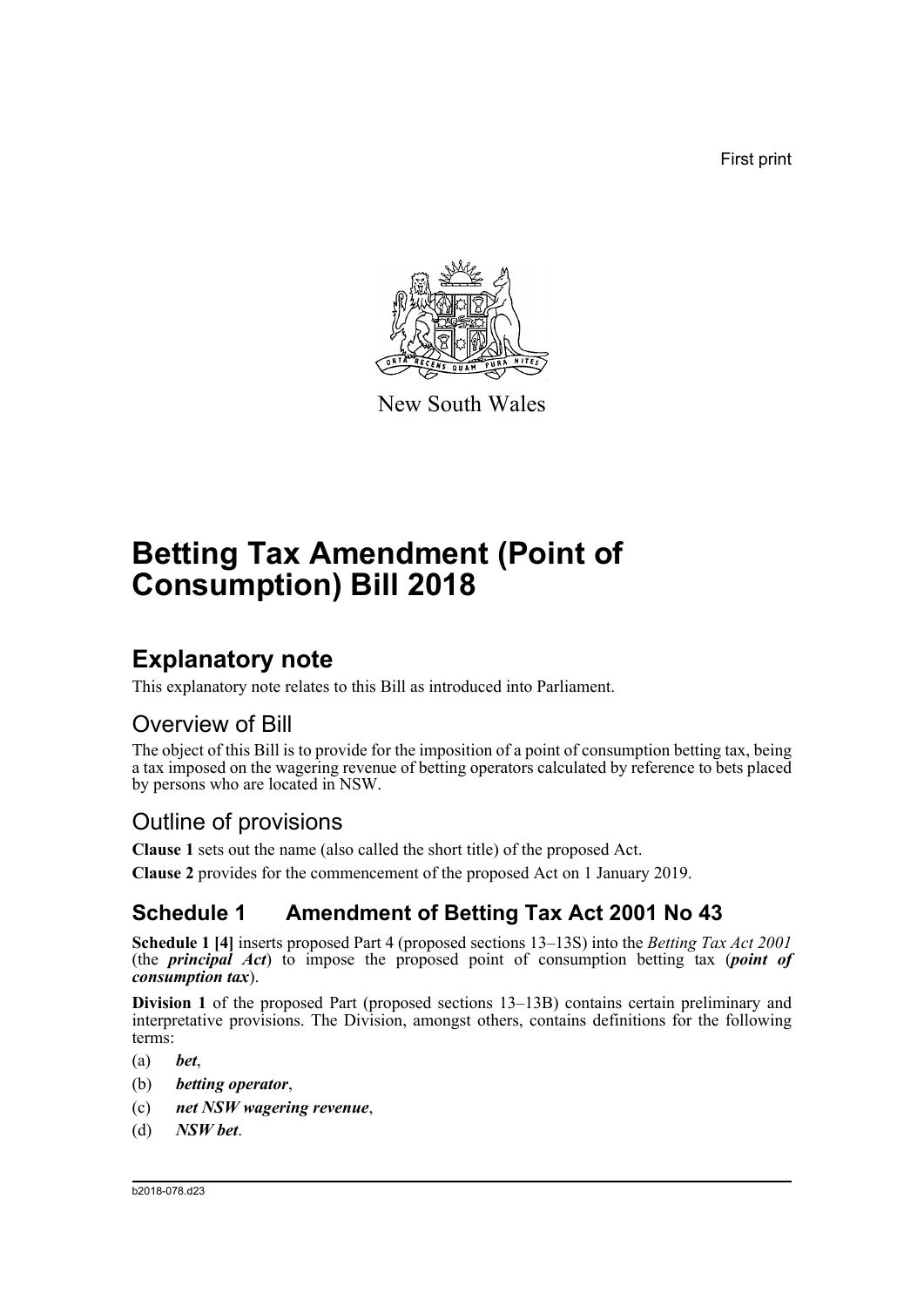**Division 2** of the proposed Part (proposed sections 13C–13E) deals with the imposition of the point of consumption tax. Proposed section 13C provides that a betting operator is liable to pay point of consumption tax on the operator's net NSW wagering revenue for a financial year. The tax is payable at the rate of 10% of the amount by which the net NSW wagering revenue exceeds \$1,000,000. The tax is to be paid monthly with a reconciliation after the end of the financial year concerned.

**Division 3** of the proposed Part (proposed sections 13F–13I) deals with the registration of betting operators.

**Division 4** of the proposed Part (proposed sections 13J and 13K) deals with the lodging of monthly returns by betting operators.

**Division 5** of the proposed Part (proposed section 13L) provides that a betting operator must, when receiving a bet, take reasonable steps to identify the location of the person making the bet. Failure to do so is an offence carrying a maximum penalty of 100 penalty units. A betting operator may rely on the following as being the location of a person making a bet with the betting operator:

- (a) for an individual—an address given to the betting operator by the individual as the individual's residential address,
- (b) for a corporation—an address given to the betting operator by or for the corporation as the corporation's principal place of business.

However, that provision will not apply if the betting operator knows, or has reasonable grounds to suspect, that the address is not the location of the person when the bet is made.

**Division 6** of the proposed Part (proposed sections 13M–13O) provides for the payment of amounts of money to certain bodies and funds. Proposed section 13M provides that an amount equal to 2% of taxable net NSW wagering revenue generated during each financial year is to be paid to Racing New South Wales, Harness Racing New South Wales and Greyhound Racing New South Wales. Proposed section 13N provides that, for the period from 1 January 2019 to 30 June 2019, \$2,500,000 is to be paid to the Responsible Gambling Fund established under section 115 of the *Casino Control Act 1992* and dealt with under a trust deed dealing with purposes relating to responsible gambling. Further appropriations may be made for subsequent financial years for similar payments to the Responsible Gambling Fund. Proposed section 13O provides that, for the period from 1 January 2019 to 30 June 2019, \$2,000,000 is appropriated for payment to the Greyhound Welfare and Integrity Commission.

**Division 7** of the proposed Part (proposed section 13P) provides that a holder of a licence under the *Totalizator Act 1997* (a *totalizator licensee*) is entitled, for a financial year, to an offset against the point of consumption tax payable by the licensee in an amount equal to the sum of the following:

- (a) the amount of betting tax under Part 2 of the principal Act paid by the licensee for that financial year less any offset for the financial year under proposed substituted section 11 (see below),
- (b) the tax reduction amount for that financial year paid by the licensee under section 70 of the *Totalizator Act 1997*.

**Division 8** of the proposed Part (proposed section 13Q) deals with multi-jurisdictional agreements for the collection of point of consumption tax.

**Division 9** of the proposed Part (proposed sections 13R and 13S) deals with miscellaneous matters, including regulation-making powers and a provision dealing with avoidance of point of consumption tax (including an offence of avoiding or attempting to avoid point of consumption tax).

**Schedule 1 [1]** provides that it is the intention of Parliament that the principal Act should, as far as possible, have extraterritorial operation.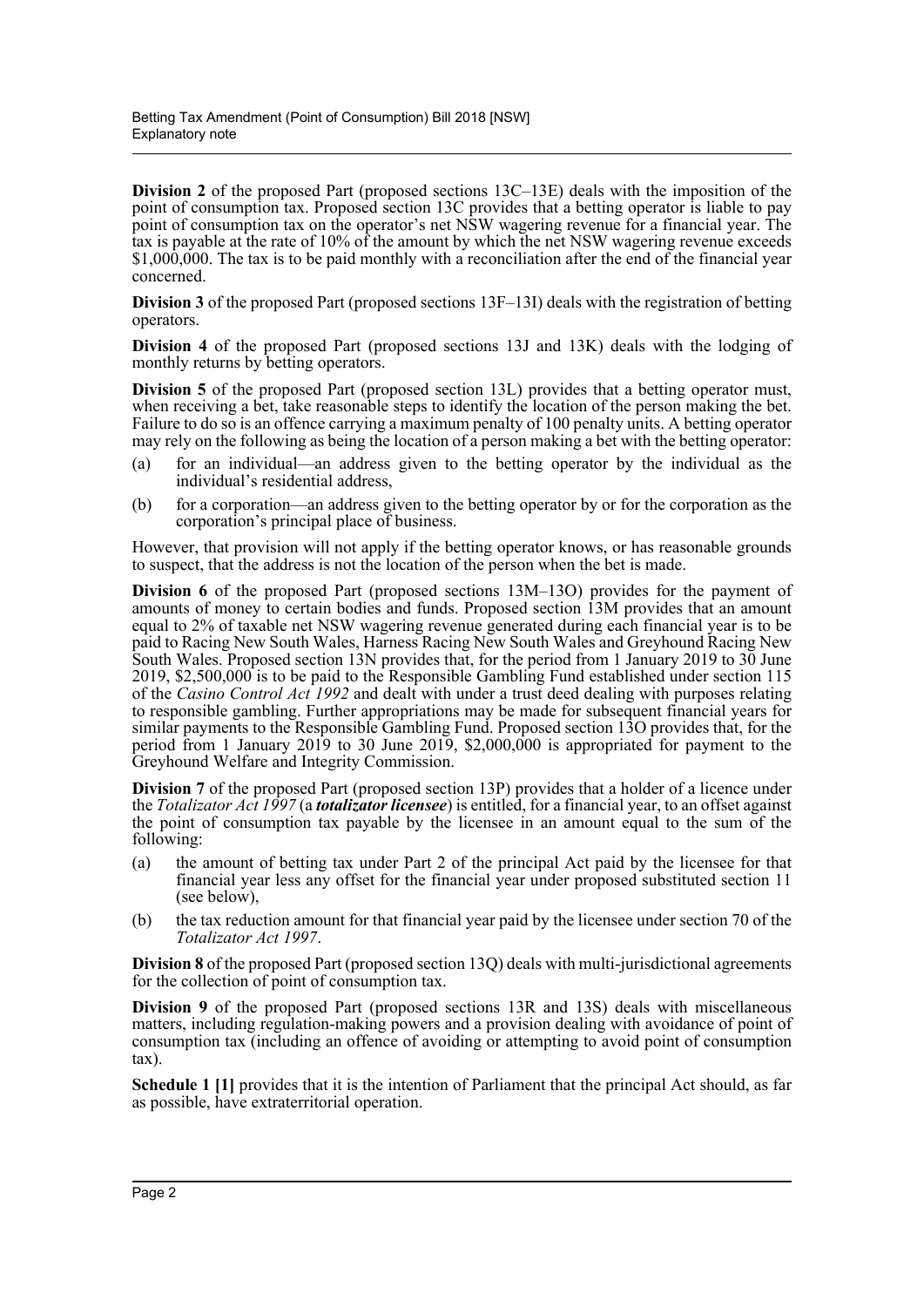**Schedule 1 [2] and [3]** replace the refund of current betting taxes to which the holder of a totalizator licence is entitled with an offset against those current betting taxes. The new offset is calculated by reference to certain excluded commissions, excluded net earnings and other revenue of the totalizator licensee.

**Schedule 1 [5]** omits section 18 (Proportion of tax paid in respect of totalizator on non-racing events to be paid into Sport and Recreation Fund) from the principal Act.

**Schedule 1 [6]–[8]** make amendments of a savings and transitional nature.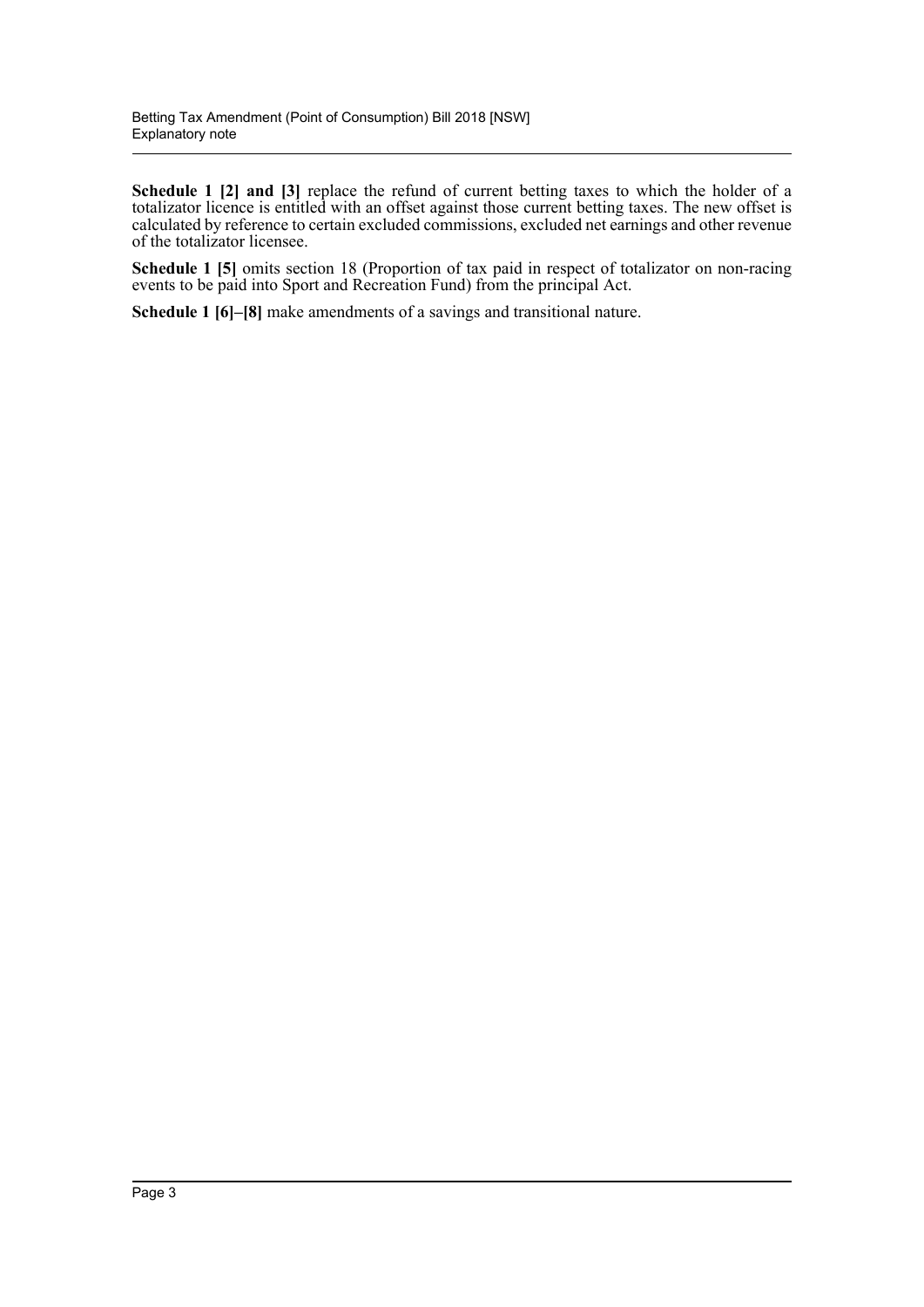First print



New South Wales

# **Betting Tax Amendment (Point of Consumption) Bill 2018**

# **Contents**

| Schedule 1 | Amendment of Betting Tax Act 2001 No 43 |      |
|------------|-----------------------------------------|------|
|            | 2 Commencement                          |      |
|            | Name of Act                             |      |
|            |                                         | Page |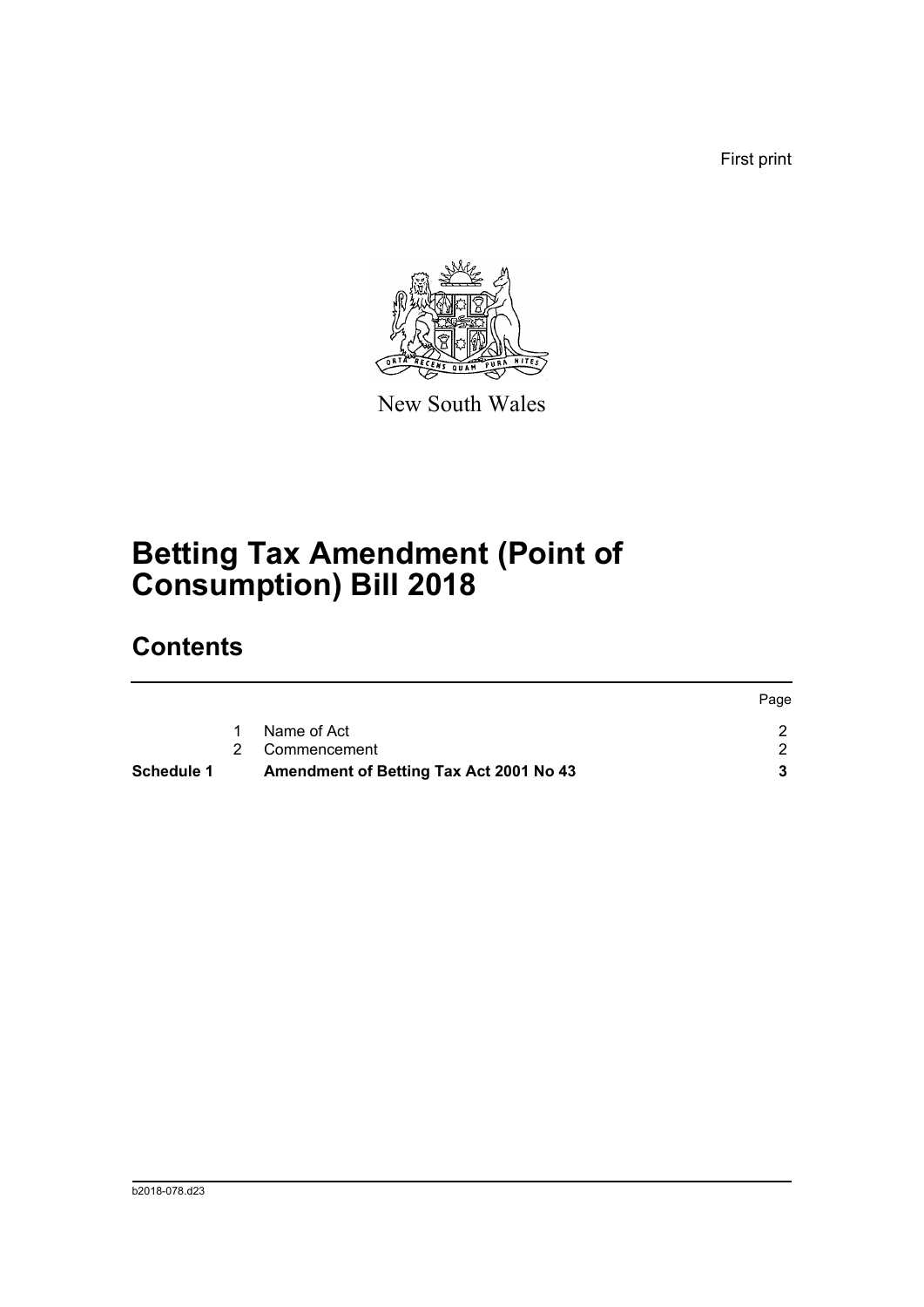

New South Wales

# **Betting Tax Amendment (Point of Consumption) Bill 2018**

No , 2018

### **A Bill for**

An Act to amend the *Betting Tax Act 2001* to provide for the imposition of a point of consumption betting tax; and for other purposes.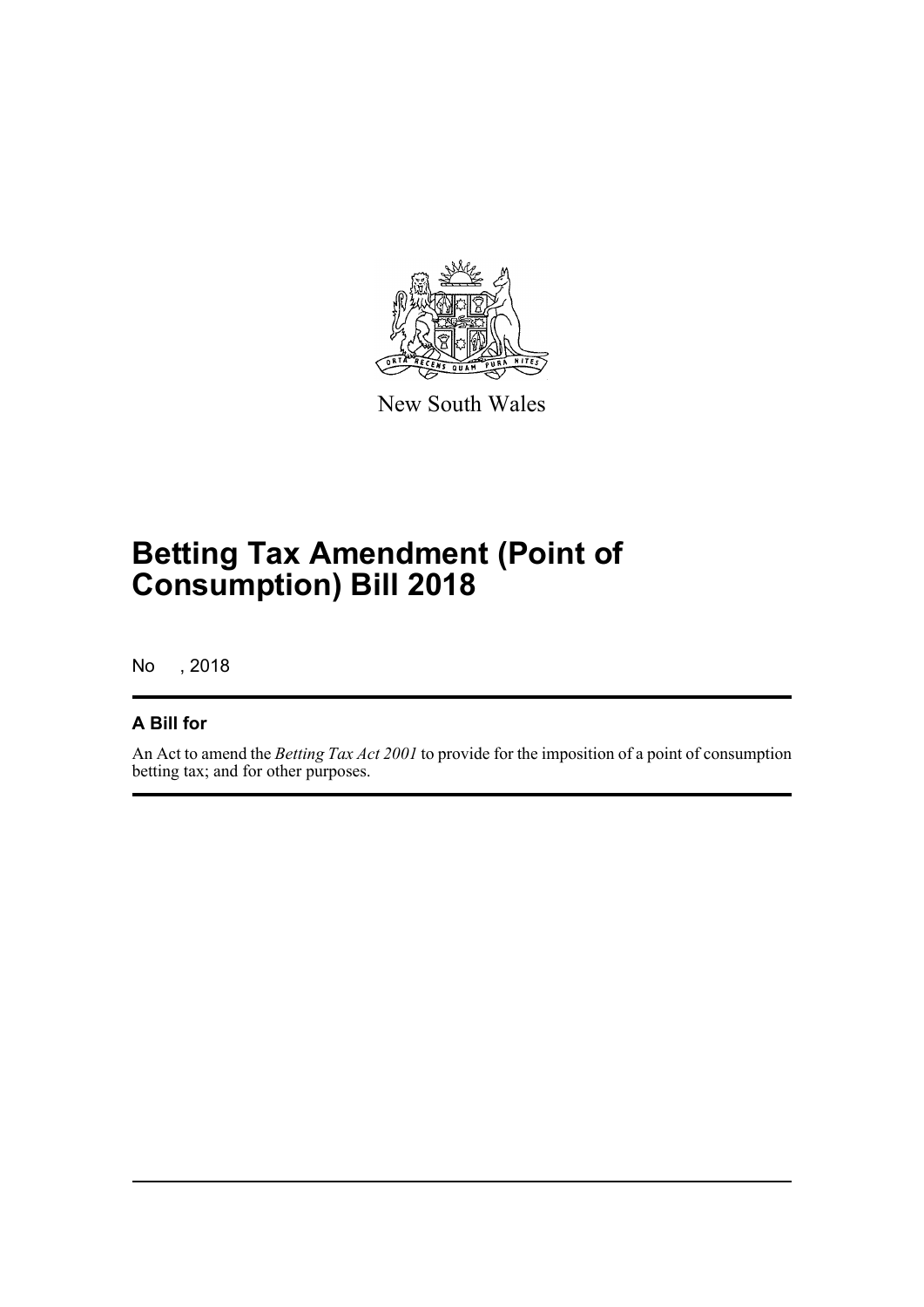<span id="page-5-1"></span><span id="page-5-0"></span>

| The Legislature of New South Wales enacts: |                                                                        |   |  |
|--------------------------------------------|------------------------------------------------------------------------|---|--|
|                                            | Name of Act                                                            | 2 |  |
|                                            | This Act is the Betting Tax Amendment (Point of Consumption) Act 2018. | З |  |
|                                            | Commencement                                                           |   |  |
|                                            | This Act commences on 1 January 2019.                                  |   |  |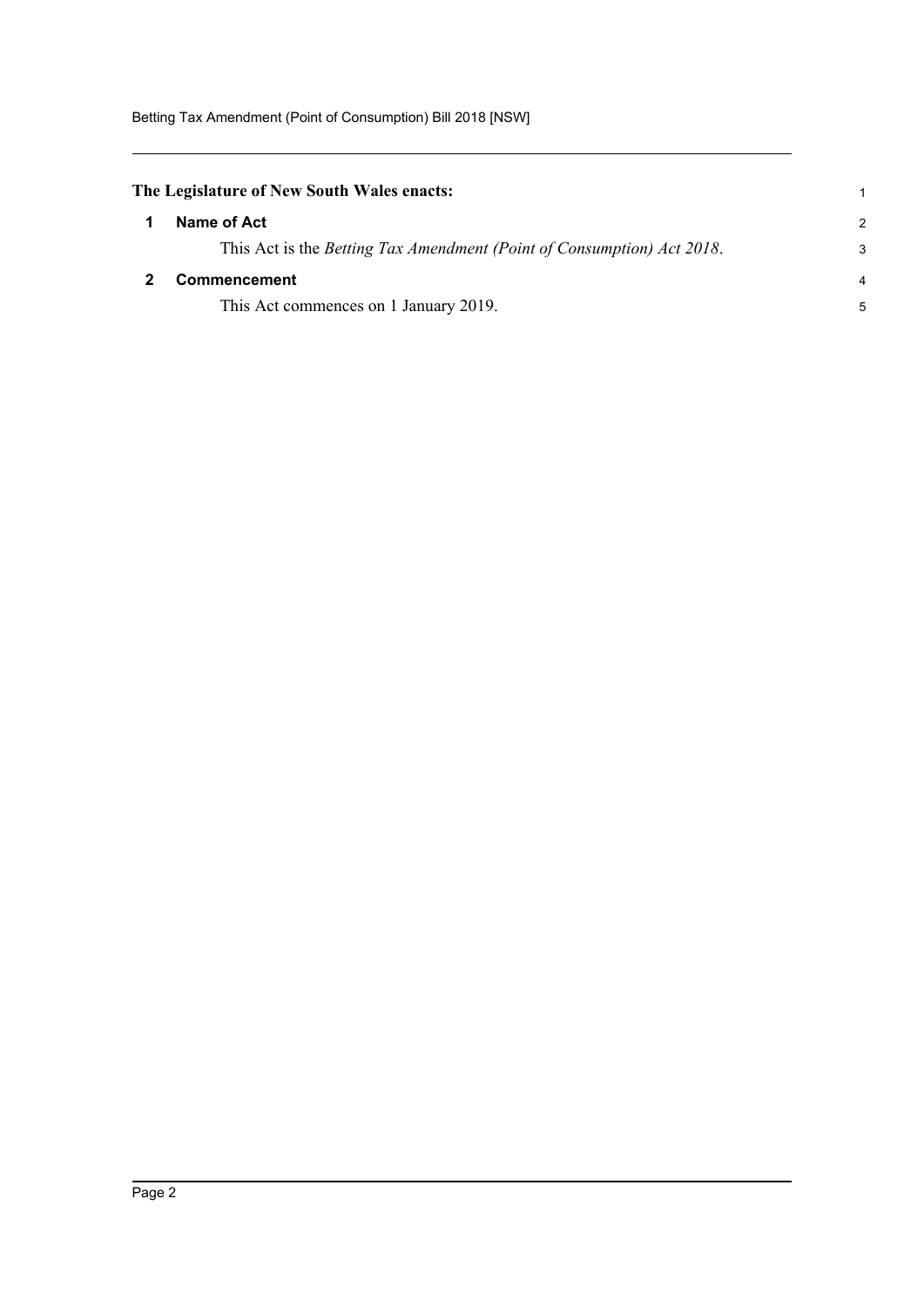#### **[1] Sections 5A and 5B** 2 Insert after section 5: 3 **5A Extraterritorial operation of Act** 4 (1) It is the intention of the Parliament of New South Wales that the operation of 5 this Act should, as far as possible, include operation in relation to the 6 following: 7 (a) things situated in or outside the territorial limits of the State, 8 (b) acts, transactions and matters done, entered into or occurring in or 9 outside the territorial limits of the State, 10 (c) things, acts, transactions and matters (wherever situated, done, entered 11 into or occurring) that would, apart from this Act, be governed or 12 otherwise affected by the law of another State, a Territory, the 13 Commonwealth or a foreign country. 14 (2) Without limiting subsection (1), it is the intention of the Parliament of New 15 South Wales that the provisions of this Act have an operation in relation to the 16 things, acts, transactions and matters referred to in that subsection even if the 17 rules of private international law (whether at general law or as provided by 18 legislation) would require the application of a law other than this Act instead 19 of the provisions of this Act. 20 **5B Notes** 21 Notes included in this Act do not form part of this Act. 22 **[2] Part 3, heading** 23 Omit "**Rebates**". Insert instead "**Offsets and rebates**". 24 **[3] Section 11** 25

<span id="page-6-0"></span>**Schedule 1 Amendment of Betting Tax Act 2001 No 43** <sup>1</sup>

Omit the section. Insert instead: 26

#### **11 Offset of betting tax paid by totalizator licensee** 27

- (1) A totalizator licensee is entitled to an offset against the betting tax payable by 28 the licensee under section 10 of an amount equal to  $0.91\%$  of the amount 29 obtained by subtracting from the total amount of bets placed with the 30 totalizator licensee in respect of an approved betting activity conducted by the 31 licensee on a day the total amount payable as dividends or other returns to 32 investors in respect of those bets. 33
- (2) A totalizator licensee is entitled to an offset against the betting tax payable by 34 the licensee under sections 8 and 10 of an amount equal to the sum of: 35
	- (a) 19.11% of the excluded commission for the day concerned, and 36
	- (b) 10% of the excluded net earnings for the day concerned. 37
- (3) If, in respect of any financial year, a totalizator licensee's excluded 38 commissions for the financial year exceed the sum of the amounts of excluded 39 commission for each day of the financial year, the Chief Commissioner is to 40 pay to the totalizator licensee an amount equal to 19.11% of the difference. 41 **Note.** Section 111 of the *Taxation Administration Act 1996* provides that if the Chief 42<br>Commissioner is authorised or required to pay an amount under any taxation law, the 43 Commissioner is authorised or required to pay an amount under any taxation law, the amount is to be paid from the Consolidated Fund which is appropriated to the 44 necessary extent. 45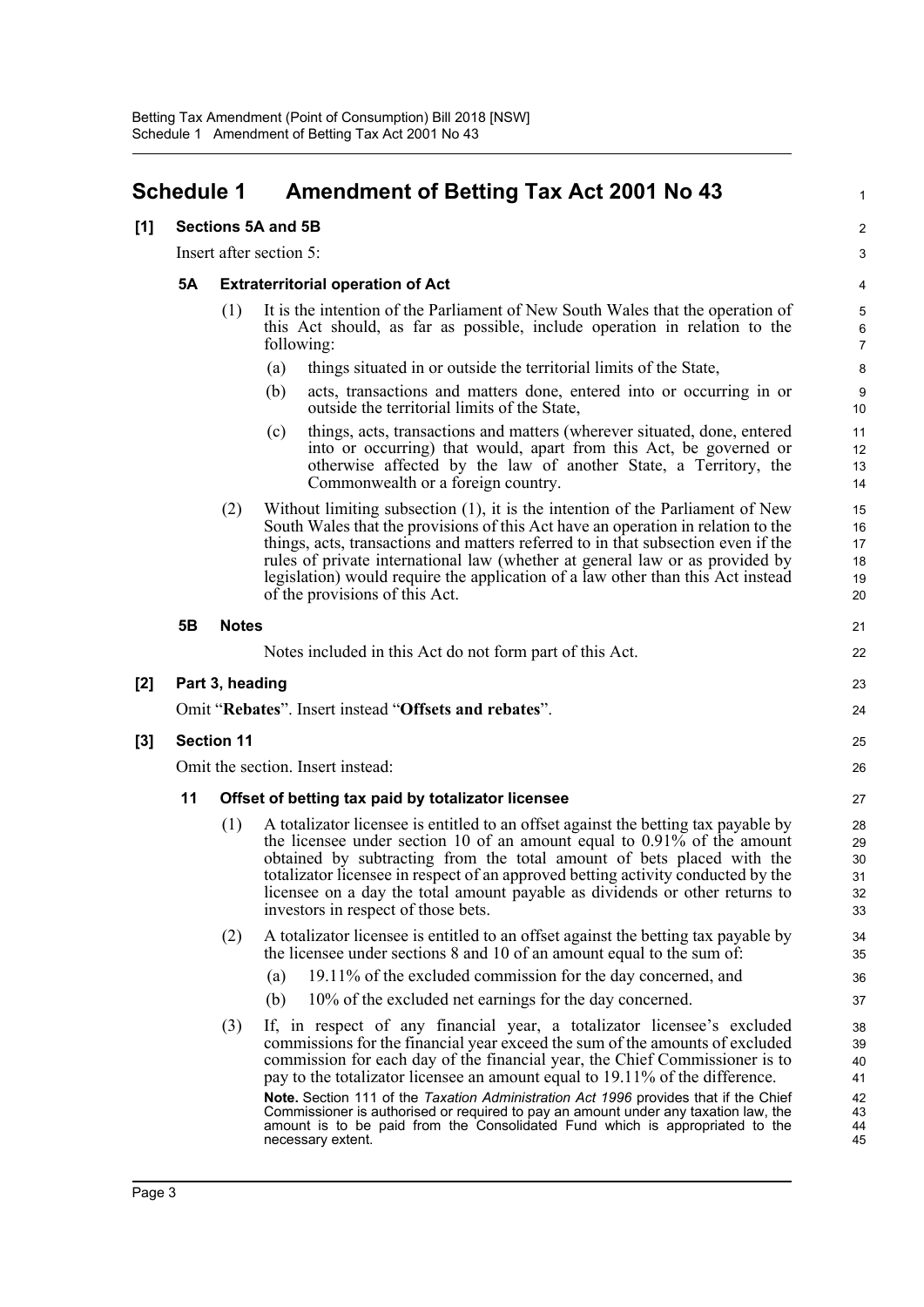|     | (4)                  |                    | If, in respect of any financial year, a totalizator licensee's excluded net<br>earnings for the financial year exceed the sum of the amounts of excluded net<br>earnings for each day of the financial year, the Chief Commissioner is to pay<br>to the totalizator licensee an amount equal to 10% of the difference. | 1<br>$\tilde{z}$<br>Ĉ<br>4 |
|-----|----------------------|--------------------|------------------------------------------------------------------------------------------------------------------------------------------------------------------------------------------------------------------------------------------------------------------------------------------------------------------------|----------------------------|
|     |                      |                    | Note. Section 111 of the Taxation Administration Act 1996 provides that if the Chief<br>Commissioner is authorised or required to pay an amount under any taxation law, the<br>amount is to be paid from the Consolidated Fund which is appropriated to the<br>necessary extent.                                       | $rac{5}{7}$<br>ε           |
|     | (5)                  |                    | Nothing in this section requires a totalizator licensee to pay betting tax for any<br>period before the offset under this section is applied to that liability.                                                                                                                                                        | ς<br>10                    |
|     |                      |                    | Note. Division 2 of Part 6 of the Taxation Administration Act 1996 enables the Chief<br>Commissioner to approve special arrangements for the lodging of returns and payment<br>of tax under taxation laws.                                                                                                             | 11<br>12<br>13             |
|     | (6)                  |                    | For the avoidance of doubt, the reference in section 70 $(2)$ $(a)$ of the<br>Totalizator Act 1997 to a total amount of betting tax payable by TAB Limited<br>under sections 8–10 of this Act in respect of a quarter does not include any<br>offset under this section.                                               | 14<br>15<br>16<br>17       |
|     | (7)                  |                    | In this section:                                                                                                                                                                                                                                                                                                       | 18                         |
|     |                      |                    | <i>approved betting activity</i> has the same meaning as in section 10.                                                                                                                                                                                                                                                | 19                         |
|     |                      |                    | excluded commission, for a period, means the lesser of the following:                                                                                                                                                                                                                                                  | 20                         |
|     |                      | (a)                | the total amount of commission deducted (under section 69 of the<br>Totalizator Act 1997) from the amounts invested with the licensee in<br>totalizators during the period concerned by investors who were not, at<br>the time of the investment, located in NSW,                                                      | 21<br>22<br>23<br>24       |
|     |                      | (b)                | 5.5% of the total commission deducted (under section 69 of the<br>Totalizator Act 1997) from the total amount invested with the licensee<br>in totalizators during the period concerned by all investors.                                                                                                              | 25<br>26<br>27             |
|     |                      |                    | <i>excluded net earnings</i> , for a period, means the lesser of the following:                                                                                                                                                                                                                                        | 28                         |
|     |                      | (a)                | the total amount of net earnings from bets placed with the totalizator<br>licensee by persons who were not, at the time the bet was placed, located<br>in NSW in respect of approved betting activities conducted by the<br>licensee during the period concerned,                                                      | 29<br>30<br>31<br>32       |
|     |                      | (b)                | 4% of the total amount of net earnings from all bets placed with the<br>totalizator licensee in respect of approved betting activities conducted<br>by the licensee during the period concerned.                                                                                                                       | 33<br>34<br>35             |
| [4] | Part 4               |                    |                                                                                                                                                                                                                                                                                                                        | 36                         |
|     | Insert after Part 3: |                    |                                                                                                                                                                                                                                                                                                                        | 37                         |
|     | Part 4               |                    | Point of consumption tax                                                                                                                                                                                                                                                                                               | 38                         |
|     | <b>Division 1</b>    |                    | Preliminary                                                                                                                                                                                                                                                                                                            | З٤                         |
|     | 13                   | <b>Definitions</b> |                                                                                                                                                                                                                                                                                                                        | 40                         |
|     |                      |                    | In this Part:                                                                                                                                                                                                                                                                                                          | 41                         |
|     |                      |                    | <i>approved form</i> means a form approved by the Chief Commissioner.                                                                                                                                                                                                                                                  | 42                         |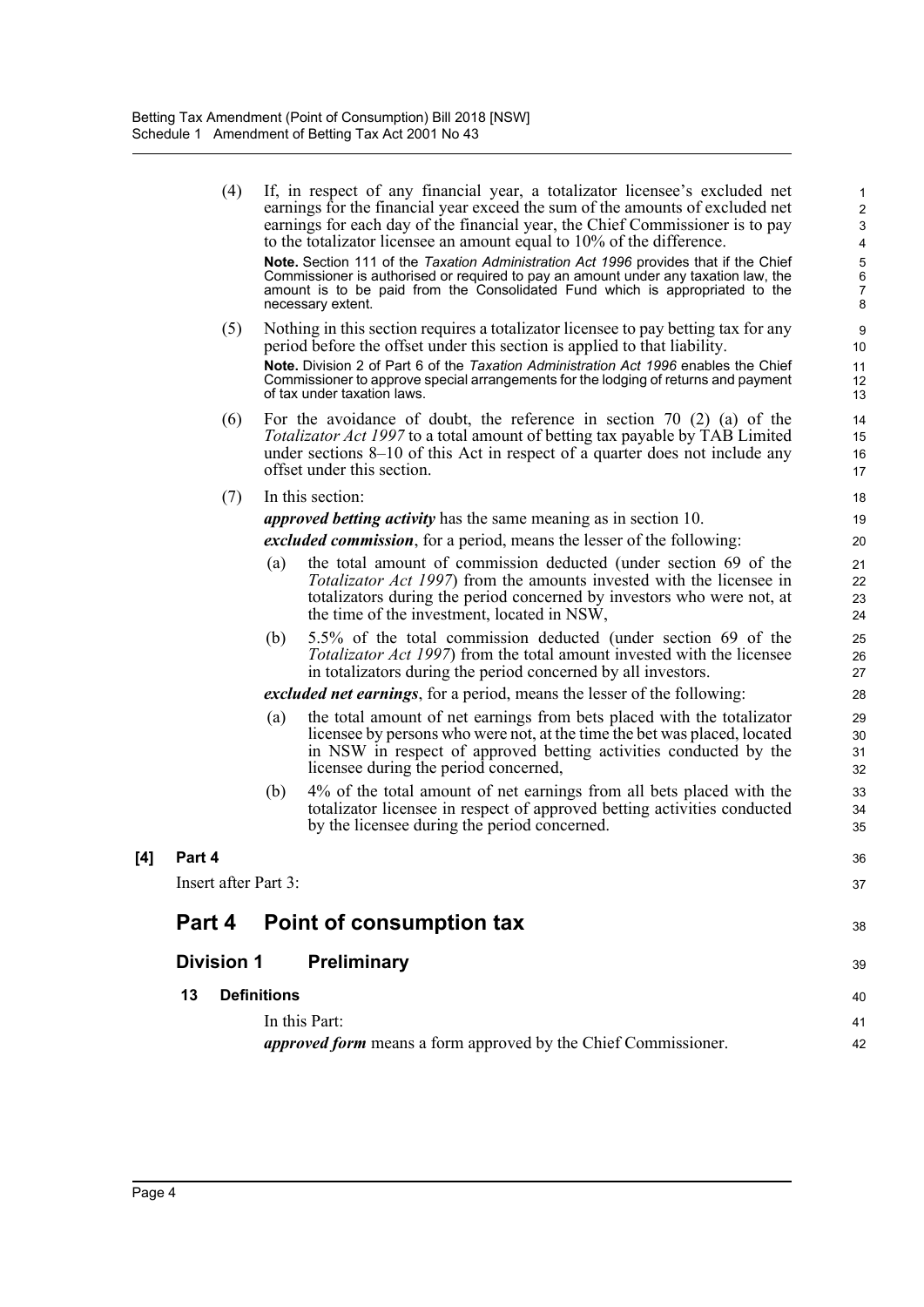*bet* includes the following: 1

- (a) any bet or wager on any event or contingency, including but not limited 2 to events and contingencies relating to the outcomes of racing, sports,  $\frac{3}{2}$ elections, current affairs and entertainment, 4
- $(b)$  a free bet,  $5$
- (c) a lay-off bet, 6
- (d) any other similar agreement or arrangement prescribed by the 7 regulations,  $\frac{8}{3}$

but does not include any activity permitted under section 7 of the *Unlawful* 9 *Gambling Act 1998* or under a corresponding provision of a law of another 10 State or a Territory or the Commonwealth. 11

*betting exchange* and *bookmaker* have the same meanings as those terms have 12 in the *Betting and Racing Act 1998*.

*betting operator* means a licensed betting service provider within the meaning 14 of the *Betting and Racing Act 1998*. 15

**Note.** The *Betting and Racing Act 1998* defines a *licensed betting service provider* 16 to be a betting service provider (being a bookmaker, a person who operates a 17<br>totalizator or a person who operates a betting exchange) that holds a licence or 18 totalizator or a person who operates a betting exchange) that holds a licence or authority (however described) under the legislation of this or any other State or Territory 19<br>to carry out its betting services (whether in that State or Territory, or elsewhere). to carry out its betting services (whether in that State or Territory, or elsewhere).

*free bet* means a bet made wholly or partly without the person making the bet 21 paying any monetary amount for the bet or part of the bet. 22

**Note.** Examples of a free bet (also known as a bonus bet) include a bet made using the 23 following: 24

- (a) a free component provided for making a bet, 25
- (b) an amount representing a bonus on a previous winning bet, 26
- (c) an amount representing a refund of all or part of the staked amount for a 27 previous non-winning bet. 28

*lay-off bet* means a bet made by a betting operator (the *first betting operator*) 29 with another betting operator to reduce, wholly or partly, the liability of the 30 first betting operator in relation to 1 or more bets made with the first betting 31 operator. 32

*net NSW wagering revenue*—see section 13A. 33

*point of consumption tax*—see section 13C. 34

*totalizator derived odds* means any odds derived from or contingent on 35 totalizator odds but does not include totalizator odds. 36

*totalizator odds* means any odds that are dependent on the result of the 37 working of a totalizator on an event or contingency. 38

#### **13A Meaning of "net NSW wagering revenue"** 39

- (1) The *net NSW wagering revenue* of a betting operator, for a period, is the sum 40 of the following: 41
	- (a) for NSW bets made with the betting operator using a totalizator—the 42 total of all NSW revenue from totalizator pools paid to the betting 43 operator during the period,  $\frac{44}{4}$
	- (b) for NSW bets made using a betting exchange operated by the betting 45 operator—the total amount of all fees or commissions paid to the 46 betting operator in relation to NSW betting exchange bets made with the 47 betting operator during the period,  $\frac{48}{48}$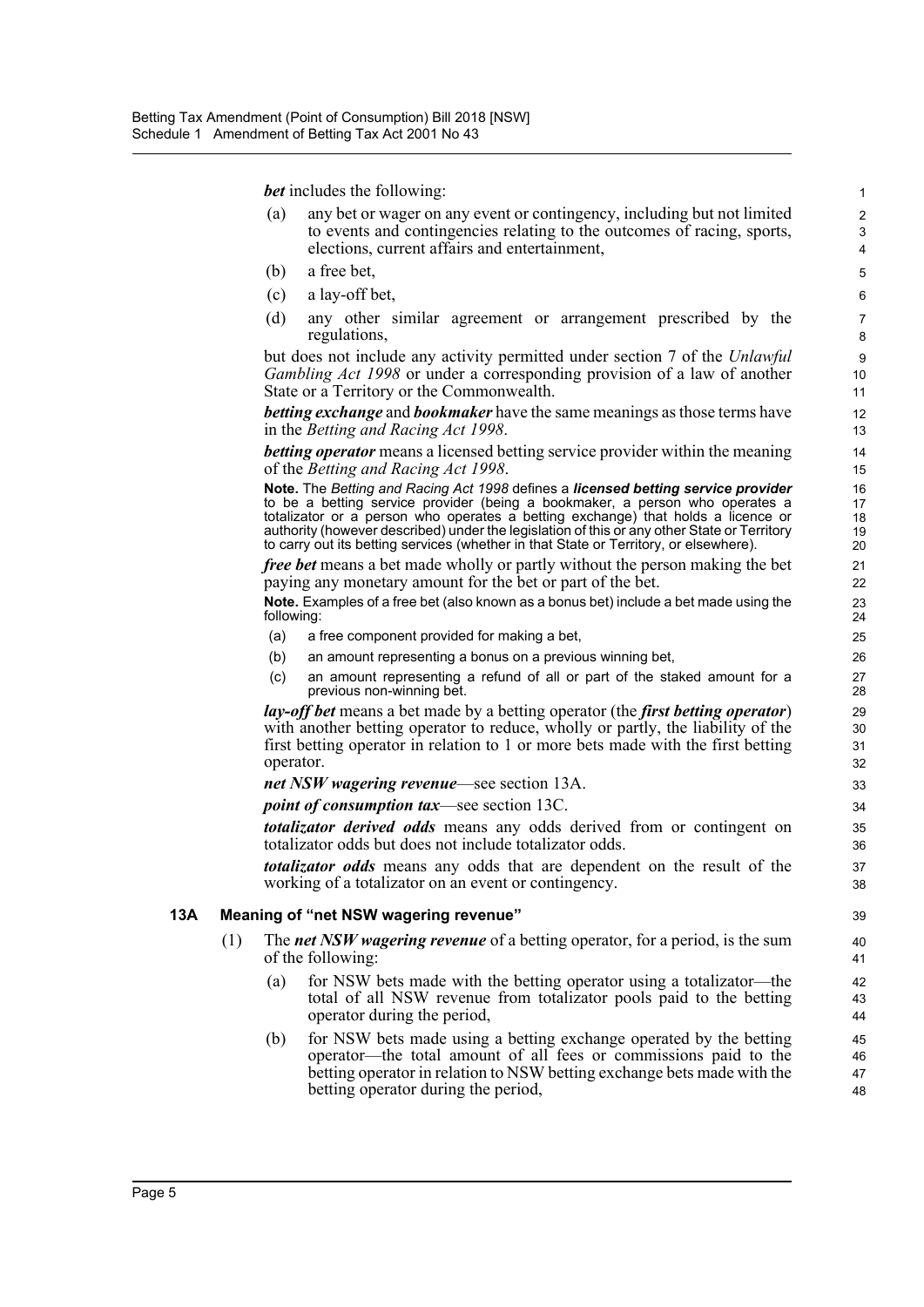- (c) for NSW bets made with the betting operator (other than NSW bets 1 made using a betting exchange or a totalizator)—the sum of the 2 following during the period: 3
	- (i) the total amount of all NSW bets (including, but not limited to, 4 bets placed at fixed odds and at totalizator derived odds) made 5 with the betting operator (including the face value of any free 6 bets),  $7<sup>7</sup>$
	- (ii) the total of any fees or commission associated with making the 8 bets, 9

less the sum of the following: 10

- (iii) the total amount of winnings paid or payable in relation to those 11 bets (including winnings paid in relation to free bets, but not 12 including winnings paid in the form of a credit or entitlement that 13 cannot be converted to money), 14
- (iv) the total amount of refund paid or payable in relation to those bets 15 (other than amounts paid or payable in the form of a credit or 16 entitlement that cannot be converted to money), 17
- (d) any amounts the betting operator became entitled to retain during the 18 period on account of unclaimed winnings in relation to NSW bets, 19
- (e) any other amounts the betting operator became entitled to be paid 20 during the period as consideration for, or in relation to, NSW bets made 21 with the betting operator. 22

**Note.** In calculating the net NSW wagering revenue of a betting operator: 23

- (a) lay-off bets accepted by the betting operator placed by a person (or another 24 betting operator) located in NSW are included, and
- (b) lay-off bets that the betting operator places with a person (or another betting 26 operator) are not included. 27
- (2) For the avoidance of doubt, for the purposes of this section, the same betting 28 operator can operate a totalizator, operate a betting exchange and be a 29 bookmaker. 30
- (3) In the section: 31

*NSW revenue*, from a totalizator pool, for a betting operator during a period,  $\frac{32}{2}$ means the amount calculated using the formula: 33

$$
NSW \text{ revenue } = \left(1 - \frac{\text{Dividends}_{\text{total}}}{\text{Bets}_{\text{total}}}\right) \times \text{Bets}_{\text{NSW}}
$$

where: 34

*Dividends<sub>total</sub>* means the total amount of dividends paid or payable out of the 35<br>totalizator pool to investors. totalizator pool to investors.

*Bets<sub>total</sub>* means the total amount of bets placed in the totalizator pool. 37

*Bets<sub>NSW</sub>* means the total amount of NSW bets placed with the betting operator  $\frac{38}{39}$ in the totalizator pool.

*totalizator pool* means a pool of totalizator bets made on the outcome of an 40 event or contingency. 41

#### **13B Meaning of "NSW bet"** 42

(1) A reference in this Part to a *NSW bet*, or a NSW bet of a particular type, is a 43 reference to a bet, or a bet of that type, made by a person who is located in 44 NSW when the bet is made. 45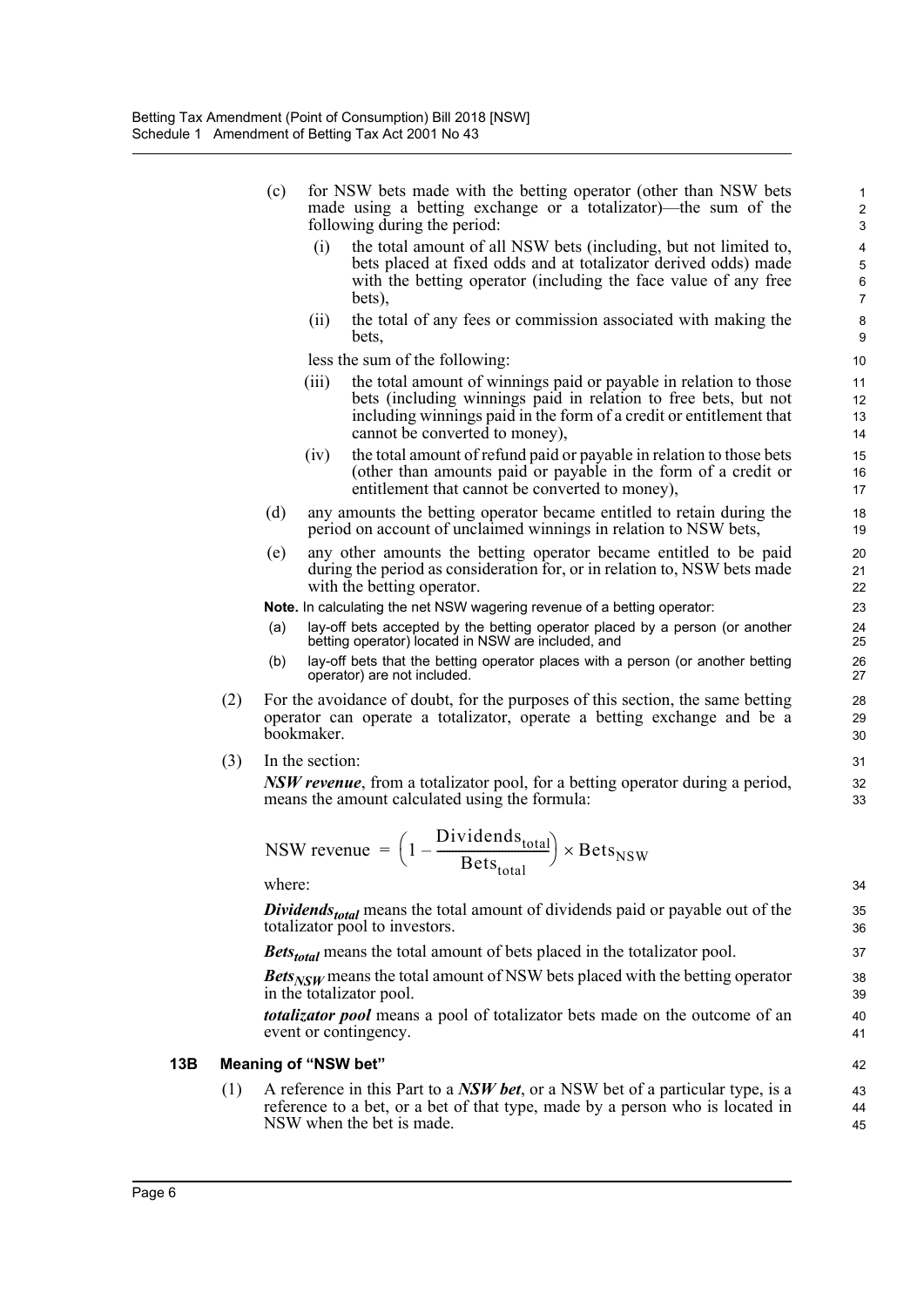|     | (2)                                       | For the avoidance of doubt, a lay-off bet made by a betting operator who is<br>located in NSW when it is made is a NSW bet, whether or not the liability the<br>betting operator seeks to reduce by making the lay-off bet relates to NSW bets<br>made with the betting operator.                                                                | $\mathbf{1}$<br>$\overline{\mathbf{c}}$<br>3<br>$\overline{\mathbf{4}}$ |  |  |  |
|-----|-------------------------------------------|--------------------------------------------------------------------------------------------------------------------------------------------------------------------------------------------------------------------------------------------------------------------------------------------------------------------------------------------------|-------------------------------------------------------------------------|--|--|--|
|     | <b>Division 2</b>                         | Imposition of point of consumption tax                                                                                                                                                                                                                                                                                                           | 5                                                                       |  |  |  |
| 13C | Liability to pay point of consumption tax |                                                                                                                                                                                                                                                                                                                                                  |                                                                         |  |  |  |
|     | (1)                                       | A betting operator is liable to pay tax on the operator's net NSW wagering<br>revenue for a financial year ( <i>point of consumption tax</i> ).                                                                                                                                                                                                  | 7<br>8                                                                  |  |  |  |
|     | (2)                                       | Point of consumption tax is payable in respect of a financial year as follows:                                                                                                                                                                                                                                                                   | $\boldsymbol{9}$                                                        |  |  |  |
|     |                                           | if the net NSW wagering revenue for the financial year is $$1,000,000$ or<br>(a)<br>less—no tax is payable,                                                                                                                                                                                                                                      | 10<br>11                                                                |  |  |  |
|     |                                           | if the net NSW wagering revenue for the financial year is more than<br>(b)<br>$$1,000,000$ —tax is payable at the rate of 10% of the amount by which<br>the net NSW wagering revenue exceeds \$1,000,000.                                                                                                                                        | 12<br>13<br>14                                                          |  |  |  |
| 13D |                                           | Tax to be paid monthly                                                                                                                                                                                                                                                                                                                           | 15                                                                      |  |  |  |
|     | (1)                                       | A betting operator is liable to pay point of consumption tax for each month of<br>the amount specified in this section.                                                                                                                                                                                                                          | 16<br>17                                                                |  |  |  |
|     | (2)                                       | For any month of a financial year before the qualifying month, if any, the<br>amount is nil.                                                                                                                                                                                                                                                     | 18<br>19                                                                |  |  |  |
|     | (3)                                       | For the qualifying month of a financial year, the amount is 10% of the<br>difference between:                                                                                                                                                                                                                                                    | 20<br>21                                                                |  |  |  |
|     |                                           | the net NSW wagering revenue of the betting operator for the period<br>(a)<br>starting on 1 July in the financial year and ending on the last day of the<br>qualifying month, and                                                                                                                                                                | 22<br>23<br>24                                                          |  |  |  |
|     |                                           | \$1,000,000.<br>(b)                                                                                                                                                                                                                                                                                                                              | 25                                                                      |  |  |  |
|     | (4)                                       | For any month of a financial year after the qualifying month, the amount is:                                                                                                                                                                                                                                                                     | 26                                                                      |  |  |  |
|     |                                           | if the net NSW wagering revenue of the betting operator for the month<br>(a)<br>is nil or a negative amount—nil, or                                                                                                                                                                                                                              | 27<br>28                                                                |  |  |  |
|     |                                           | in any other case— $10\%$ of the net NSW wagering revenue of the betting<br>(b)<br>operator for the month.                                                                                                                                                                                                                                       | 29<br>30                                                                |  |  |  |
|     | (5)                                       | If point of consumption tax is payable in relation to a month, the tax is to be<br>paid within 21 days after the end of that month.                                                                                                                                                                                                              | 31<br>32                                                                |  |  |  |
|     | (6)                                       | In this section, <i>qualifying month</i> , in relation to a financial year, for a betting<br>operator, means the first month of the financial year in which the net NSW<br>wagering revenue of the betting operator for the period starting on 1 July in the<br>financial year and ending on the last day of the month is more than \$1,000,000. | 33<br>34<br>35<br>36                                                    |  |  |  |
| 13E |                                           | <b>Annual reconciliation</b>                                                                                                                                                                                                                                                                                                                     | 37                                                                      |  |  |  |
|     |                                           | A betting operator's point of consumption tax liability is to be recalculated<br>after the end of the relevant financial year.                                                                                                                                                                                                                   | 38<br>39                                                                |  |  |  |
|     |                                           | Note. Section 18 of the Taxation Administration Act 1996 provides that if a taxpayer<br>has paid a greater amount of tax in relation to a tax liability than the amount assessed<br>for that liability, the Chief Commissioner must refund the difference to the taxpayer.                                                                       | 40<br>41<br>42                                                          |  |  |  |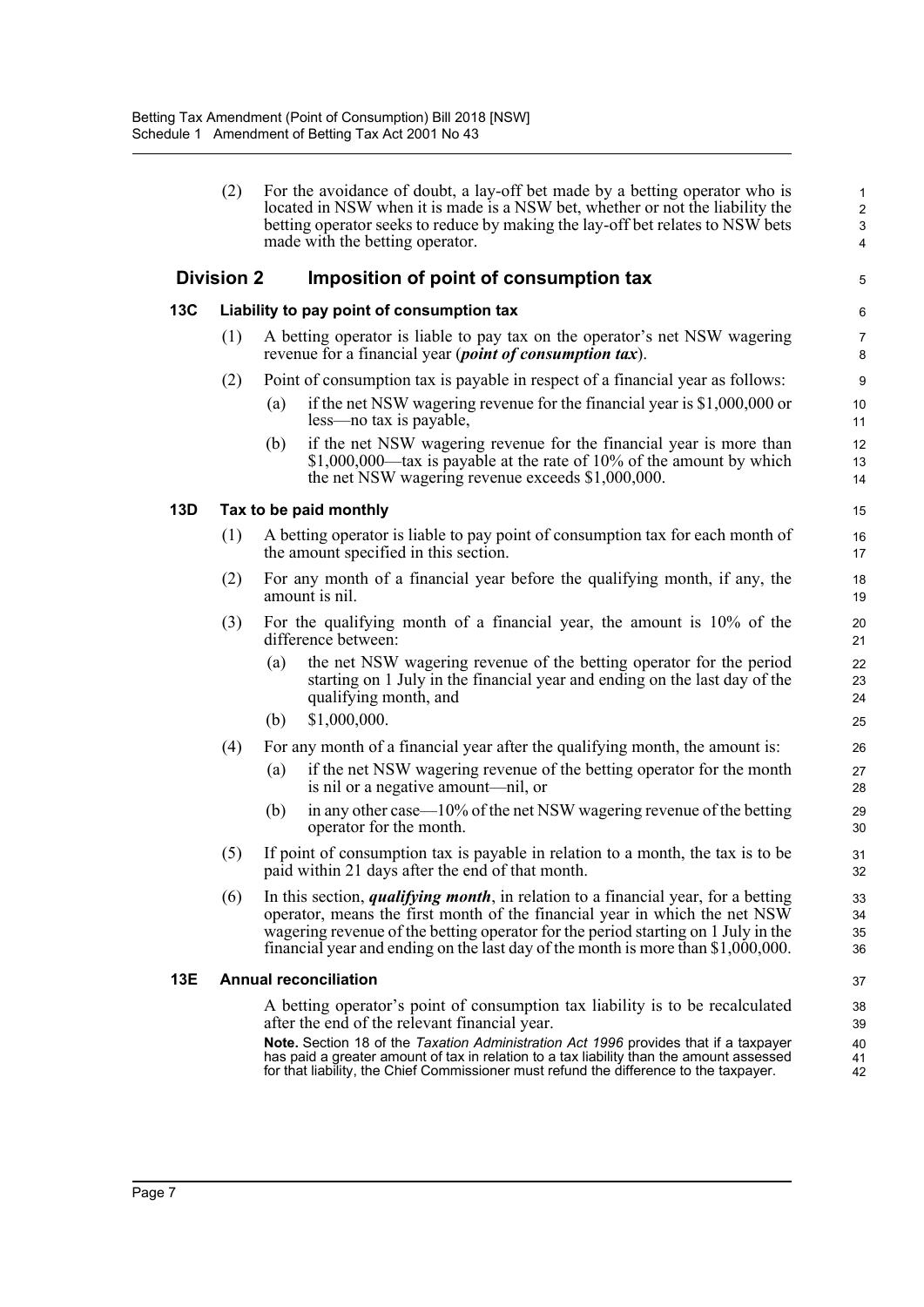| <b>Division 3</b> |                                                                                                                                                                                                          |                                                                                                                                                          | <b>Registration</b>                                                                                                                                                                                                                            |                |  |  |
|-------------------|----------------------------------------------------------------------------------------------------------------------------------------------------------------------------------------------------------|----------------------------------------------------------------------------------------------------------------------------------------------------------|------------------------------------------------------------------------------------------------------------------------------------------------------------------------------------------------------------------------------------------------|----------------|--|--|
| 13F               |                                                                                                                                                                                                          |                                                                                                                                                          | Requirement to apply for registration                                                                                                                                                                                                          |                |  |  |
|                   | (1)                                                                                                                                                                                                      |                                                                                                                                                          | This section applies to a betting operator if:                                                                                                                                                                                                 |                |  |  |
|                   |                                                                                                                                                                                                          | (a)                                                                                                                                                      | the betting operator is not already registered under this Division as a<br>betting operator, and                                                                                                                                               | ć              |  |  |
|                   |                                                                                                                                                                                                          | (b)                                                                                                                                                      | for any month of a financial year, the net NSW wagering revenue of the<br>betting operator for the period starting on 1 July in the financial year and<br>ending on the last day of the month is equal to or more than $$1,000,000$ .          | б<br>ε         |  |  |
|                   | (2)                                                                                                                                                                                                      |                                                                                                                                                          | The betting operator must, within 7 days after the end of the month, give the<br>Chief Commissioner an application, in an approved form, for registration<br>under this Division as a betting operator.<br>Maximum penalty: 100 penalty units. |                |  |  |
| <b>13G</b>        |                                                                                                                                                                                                          |                                                                                                                                                          | <b>Registration of betting operator</b>                                                                                                                                                                                                        | 13             |  |  |
|                   | (1)                                                                                                                                                                                                      |                                                                                                                                                          | If a betting operator applies under this Division for registration as a betting<br>operator, the Chief Commissioner must register the betting operator.                                                                                        | 14<br>15       |  |  |
|                   | (2)                                                                                                                                                                                                      |                                                                                                                                                          | If a betting operator who is required to apply for registration under this<br>Division does not apply for that registration, the Chief Commissioner may<br>register the betting operator.                                                      | 16<br>17<br>18 |  |  |
| 13H               |                                                                                                                                                                                                          |                                                                                                                                                          | Notice of registration                                                                                                                                                                                                                         | 19             |  |  |
|                   | (1)                                                                                                                                                                                                      | The Chief Commissioner must, as soon as practicable after registering a<br>betting operator under this Part, give the betting operator a notice stating: |                                                                                                                                                                                                                                                |                |  |  |
|                   |                                                                                                                                                                                                          | (a)                                                                                                                                                      | that the betting operator has been registered as a betting operator under<br>this Division, and                                                                                                                                                | 22<br>23       |  |  |
|                   |                                                                                                                                                                                                          | (b)                                                                                                                                                      | the day the betting operator was registered.                                                                                                                                                                                                   | 24             |  |  |
|                   | (2)<br>The notice may also state any other matters that are reasonably incidental to<br>the performance of the betting operator's obligations under this Act or the<br>Taxation Administration Act 1996. |                                                                                                                                                          | 25<br>26<br>27                                                                                                                                                                                                                                 |                |  |  |
|                   |                                                                                                                                                                                                          |                                                                                                                                                          | Note. Examples of other matters include:                                                                                                                                                                                                       | 28             |  |  |
|                   |                                                                                                                                                                                                          | (a)                                                                                                                                                      | the betting operator's client number, and                                                                                                                                                                                                      | 29             |  |  |
|                   |                                                                                                                                                                                                          | (b)                                                                                                                                                      | records required to be kept under the Taxation Administration Act 1996 relating<br>to the betting operator's liability under this Act.                                                                                                         | 30<br>31       |  |  |
| 13I               |                                                                                                                                                                                                          |                                                                                                                                                          | <b>Cancellation of registration</b>                                                                                                                                                                                                            | 32             |  |  |
|                   | (1)                                                                                                                                                                                                      |                                                                                                                                                          | The Chief Commissioner must cancel the registration of a person as a betting<br>operator under this Part if the person has:                                                                                                                    | 33<br>34       |  |  |
|                   |                                                                                                                                                                                                          | (a)                                                                                                                                                      | ceased to be a betting operator, and                                                                                                                                                                                                           | 35             |  |  |
|                   |                                                                                                                                                                                                          | (b)                                                                                                                                                      | lodged all returns the person is required to lodge under this Part, and                                                                                                                                                                        | 36             |  |  |
|                   |                                                                                                                                                                                                          | (c)                                                                                                                                                      | paid the person's liability in relation to those returns.                                                                                                                                                                                      | 37             |  |  |
|                   | (2)                                                                                                                                                                                                      |                                                                                                                                                          | As soon as practicable after cancelling a person's registration under<br>subsection $(1)$ , the Chief Commissioner must give the person a notice:                                                                                              | 38<br>39       |  |  |
|                   |                                                                                                                                                                                                          | (a)                                                                                                                                                      | stating that the person's registration has been cancelled, and                                                                                                                                                                                 | 40             |  |  |
|                   | specifying the day the registration was cancelled.<br>(b)                                                                                                                                                |                                                                                                                                                          |                                                                                                                                                                                                                                                |                |  |  |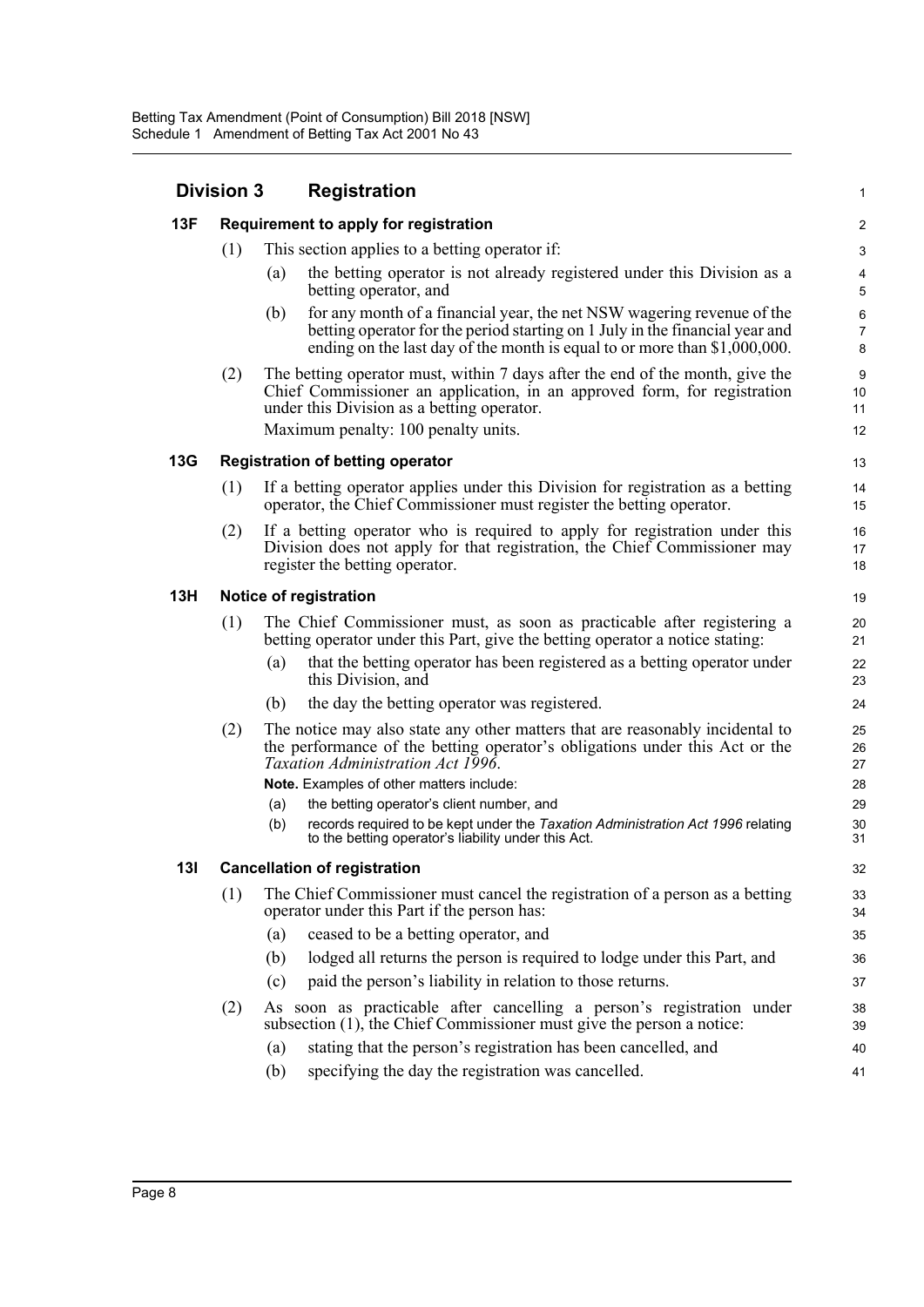| <b>Division 4</b> |                                | <b>Returns</b>                                                                                                                                                                                                                             | 1                          |  |  |
|-------------------|--------------------------------|--------------------------------------------------------------------------------------------------------------------------------------------------------------------------------------------------------------------------------------------|----------------------------|--|--|
| 13J               | <b>Application of Division</b> |                                                                                                                                                                                                                                            |                            |  |  |
|                   |                                | This Division applies to a betting operator who, for all or part of a financial<br>year, is a betting operator who:                                                                                                                        | З<br>4                     |  |  |
|                   |                                | is registered under Division 3, or<br>(a)                                                                                                                                                                                                  | ć                          |  |  |
|                   |                                | (b)<br>is required to apply for registration under section 13F.                                                                                                                                                                            | Е                          |  |  |
| 13K               |                                | Requirement to lodge monthly returns                                                                                                                                                                                                       | 7                          |  |  |
|                   | (1)                            | The betting operator must, not later than 21 days after the last day of the<br>month, lodge a return (a <i>monthly return</i> ) in relation to the net NSW wagering<br>revenue of the betting operator for the month.                      | ε<br>ς<br>10               |  |  |
|                   |                                | Maximum penalty: 100 penalty units.                                                                                                                                                                                                        | 11                         |  |  |
|                   |                                | Note. Part 6 of the Taxation Administration Act 1996 contains other provisions<br>concerning returns (including provisions relating to the form of return, extensions of<br>time for lodging returns and special tax return arrangements). | 12<br>13<br>14             |  |  |
|                   | (2)                            | A monthly return is to be in an approved form.                                                                                                                                                                                             | 15                         |  |  |
|                   | (3)                            | Subsection (1) applies even if the betting operator's monthly liability for the<br>month is nil.                                                                                                                                           | 16<br>17                   |  |  |
|                   | <b>Division 5</b>              | Betting operators to identify person's location                                                                                                                                                                                            | 18                         |  |  |
| 13L               |                                | Obligation of betting operator to identify person's location                                                                                                                                                                               | 19                         |  |  |
|                   | (1)                            | A betting operator must, when receiving a bet, take reasonable steps to identify<br>the location of the person making the bet.                                                                                                             | 20<br>21                   |  |  |
|                   |                                | Maximum penalty: 100 penalty units.                                                                                                                                                                                                        | 22                         |  |  |
|                   | (2)                            | For the purposes of subsection $(1)$ , a betting operator may rely on the<br>following as being the location of a person making a bet with the betting<br>operator:                                                                        | 23<br>24<br>25             |  |  |
|                   |                                | for an individual—an address given to the betting operator by the<br>(a)<br>individual as the individual's residential address,                                                                                                            | 26<br>27                   |  |  |
|                   |                                | for a corporation—an address given to the betting operator by or for the<br>(b)<br>corporation as the corporation's principal place of business.                                                                                           | 28<br>29                   |  |  |
|                   | (3)                            | However, subsection (2) does not apply if the betting operator knows, or has<br>reasonable grounds to suspect, that an address specified in subsection $(2)$ (a)<br>or (b) is not the location of the person when the bet is made.         | 3 <sub>C</sub><br>31<br>32 |  |  |
|                   | <b>Division 6</b>              | <b>Hypothecation of tax revenue</b>                                                                                                                                                                                                        | 33                         |  |  |
| 13M               |                                | Appropriation and payment of revenue to industry                                                                                                                                                                                           | 34                         |  |  |
|                   | (1)                            | The Treasurer is, in respect of a financial year in which point of consumption<br>tax was collected, to pay an amount equal to 2% of taxable net NSW wagering<br>revenue generated during that financial year to the following bodies:     | 35<br>36<br>37             |  |  |
|                   |                                | Racing New South Wales,<br>(a)                                                                                                                                                                                                             | 38                         |  |  |
|                   |                                | Harness Racing New South Wales,<br>(b)                                                                                                                                                                                                     | 39                         |  |  |
|                   |                                | Greyhound Racing New South Wales.<br>(c)                                                                                                                                                                                                   | 40                         |  |  |
|                   | (2)                            | The amount determined under subsection (1) is to be paid in quarterly<br>instalments in the following proportions:                                                                                                                         | 41<br>42                   |  |  |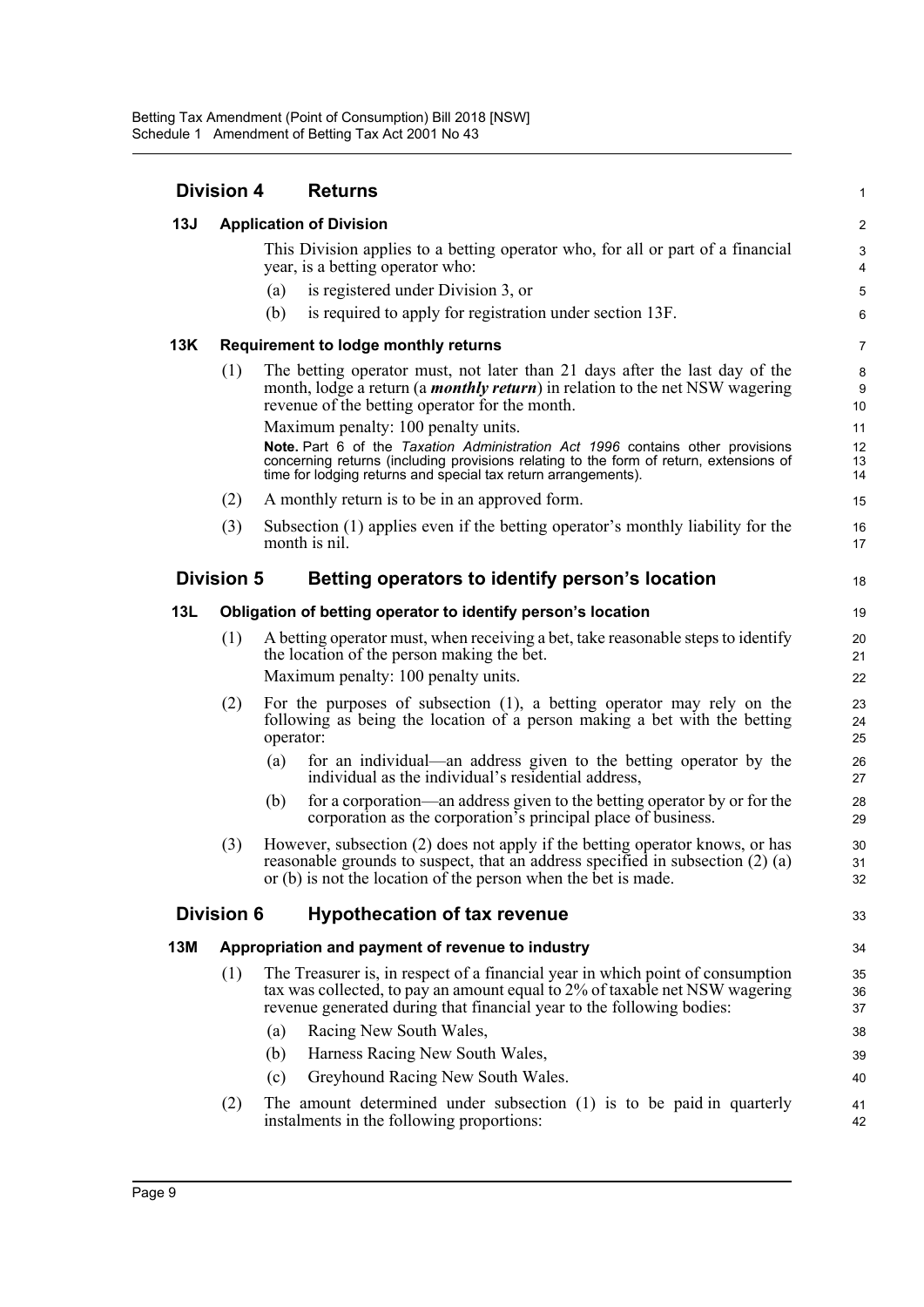|     |     | to Racing New South Wales—72%,<br>(a)                                                                                                                                                         |                |
|-----|-----|-----------------------------------------------------------------------------------------------------------------------------------------------------------------------------------------------|----------------|
|     |     | (b)<br>to Harness Racing New South Wales—15%,                                                                                                                                                 | 2              |
|     |     | to Greyhound Racing New South Wales—13%.<br>(c)                                                                                                                                               | 3              |
|     |     | Note. The proportions specified in this subsection are the same as the proportions for<br>the distribution of amounts under the Racing Inter-Code Deed dated 27 February 1998                 |                |
|     |     | between NSW Racing Pty Limited, the NSW Thoroughbred Racing Board, Harness                                                                                                                    | $\frac{5}{6}$  |
|     |     | Racing New South Wales and the Greyhound Racing Authority (NSW) as in force on<br>the commencement of this section.                                                                           | 7<br>8         |
|     | (3) | If the Treasurer determines that a body was overpaid or underpaid in respect<br>of any financial year, the Treasurer may deduct an amount from, or pay an                                     | g              |
|     |     | extra amount with, a subsequent payment under this section to that body, as                                                                                                                   | 10<br>11       |
|     |     | the case requires.                                                                                                                                                                            | 12             |
|     | (4) | Amounts required to be paid under this section are to be paid from the<br>Consolidated Fund, which is appropriated accordingly.                                                               | 13<br>14       |
|     | (5) | In this section:                                                                                                                                                                              | 15             |
|     |     | <i>quarter</i> means a period of 3 months ending on 31 March, 30 June,<br>30 September or 31 December.                                                                                        | 16<br>17       |
|     |     | <i>taxable net NSW wagering revenue</i> , in any financial year, means the sum of                                                                                                             | 18             |
|     |     | the amounts of net NSW wagering revenue of each betting operator that<br>exceed \$1,000,000 for each operator (if any).                                                                       | 19<br>20       |
| 13N |     | Appropriation and payment of revenue to Responsible Gambling Fund                                                                                                                             | 21             |
|     | (1) | The Treasurer is, for the period from 1 January 2019 to 30 June 2019, to<br>pay \$2,500,000 to the Responsible Gambling Fund established under<br>section 115 of the Casino Control Act 1992. | 22<br>23<br>24 |
|     | (2) | That amount is to be paid from the Consolidated Fund, which is appropriated<br>accordingly.                                                                                                   | 25<br>26       |
|     | (3) | The Treasurer may, for subsequent financial years, pay to the Responsible<br>Gambling Fund from the Consolidated Fund other amounts appropriated by<br>Parliament.                            | 27<br>28<br>29 |
|     | (4) | Any amount paid under this section is to be the subject of the creation and                                                                                                                   | 30             |
|     |     | operation of a trust deed appointing trustees and containing provisions                                                                                                                       | 31             |
|     |     | approved by the Minister administering the Casino Control Act 1992 (the<br><b>Minister</b> ) relating to the expenditure of that money for purposes relating to                               | 32<br>33       |
|     |     | responsible gambling.                                                                                                                                                                         | 34             |
|     | (5) | The trustees may make recommendations to the Minister as to the application                                                                                                                   | 35             |
|     |     | of money (appropriate to the trust deed) for purposes relating to responsible                                                                                                                 | 36             |
|     |     | gambling and the Minister may pay money out of the Responsible Gambling<br>Fund in accordance with any such recommendations.                                                                  | 37<br>38       |
|     | (6) | The trustees, when making recommendations for payment of money out of the                                                                                                                     | 39             |
|     |     | Responsible Gambling Fund, are required to take into account any policy                                                                                                                       | 40             |
|     |     | guidelines issued to the trustees by the Minister for the purpose of giving effect                                                                                                            | 41             |
|     |     | to the provisions of the trust deed relating to expenditure for purposes relating<br>to responsible gambling.                                                                                 | 42<br>43       |
|     | (7) | The Minister may also pay money out of the Responsible Gambling Fund for<br>any purpose that is consistent with the provisions of the trust deed but only                                     | 44             |
|     |     | after consulting with the trustees on the proposed expenditure.                                                                                                                               | 45<br>46       |
|     |     |                                                                                                                                                                                               |                |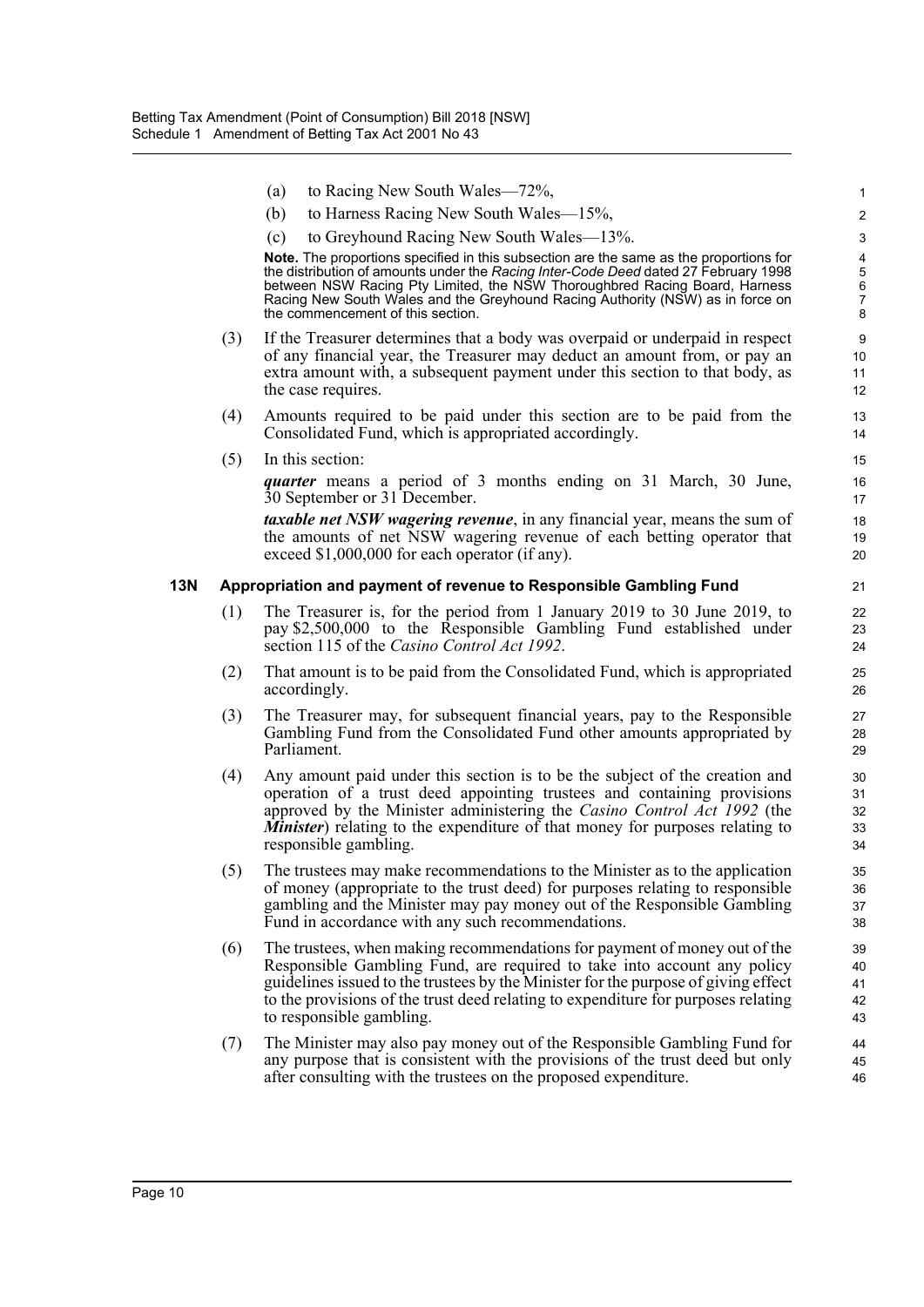#### **13O Special appropriation to Greyhound Welfare and Integrity Commission** 1 (1) The Treasurer is, for the period from 1 January 2019 to 30 June 2019, to pay 2 \$2,000,000 to the Greyhound Welfare and Integrity Commission.  $\frac{3}{2}$ (2) That amount is to be paid from the Consolidated Fund, which is appropriated 4 accordingly. 5 (3) This section does not prevent any other appropriation or payment to the 6 Greyhound Welfare and Integrity Commission. 7 **Division 7 Offset against point of consumption tax** 8 **13P Offset of tax to totalizator licensee** 9 (1) A totalizator licensee is entitled, for a financial year, to an offset against the 10 point of consumption tax payable by the licensee in an amount equal to the 11 sum of the following: 12 (a) the amount of betting tax under Part 2 paid by the licensee for that 13 financial year less any offset for the financial year under section 11, 14 (b) the tax reduction amount for that financial year paid by the licensee 15 under section 70 of the *Totalizator Act 1997*. 16 (2) For the avoidance of doubt, if in relation to a financial year the amount of a 17 totalizator licensee's offset under this section is greater than the amount of the 18 totalizator licensee's point of consumption tax liability under this Part, the 19 totalizator licensee is not entitled to a refund of that excess amount. 20 (3) Nothing in this Part requires a totalizator licensee to pay point of consumption 21 tax for any period before the offset under this section for that period is applied 22 to that liability. 23 **Note.** Division 2 of Part 6 of the *Taxation Administration Act 1996* enables the Chief 24<br>Commissioner to approve special arrangements for the lodging of returns and payment Commissioner to approve special arrangements for the lodging of returns and payment of tax under taxation laws. 26 **Division 8 Multi-jurisdictional agreements** <sup>27</sup> **13Q Treasurer may enter into agreements** 28 (1) The Treasurer may enter into an agreement (a *multi-jurisdictional agreement*) 29 with 1 or more other Australian jurisdictions to establish and implement 30 processes for achieving improvements in the assessment and collection of 31 taxes, interest and penalties imposed by the participating jurisdictions on 32 betting operations that are carried on in multiple jurisdictions. 33 (2) A multi-jurisdictional agreement may: 34 (a) provide for the collection of taxes, interest and penalties by a 35 participating jurisdiction on behalf of other participating jurisdictions 36 and for the distribution of amounts so collected, and 37 (b) provide for each participating jurisdiction to collect, on behalf of all 38 participating jurisdictions, taxes, interest and penalties payable to those 39 jurisdictions by betting operators whose businesses are based in the 40 collecting jurisdiction, and 41 (c) provide for participating jurisdictions to undertake audits or 42 investigations in respect of taxes, interest and penalties payable by a 43 betting operator under the law of another participating jurisdiction, and  $\frac{44}{4}$ (d) authorise the performance of functions under this Act or the *Taxation* 45 *Administration Act 1996* by a specified authority of a participating 46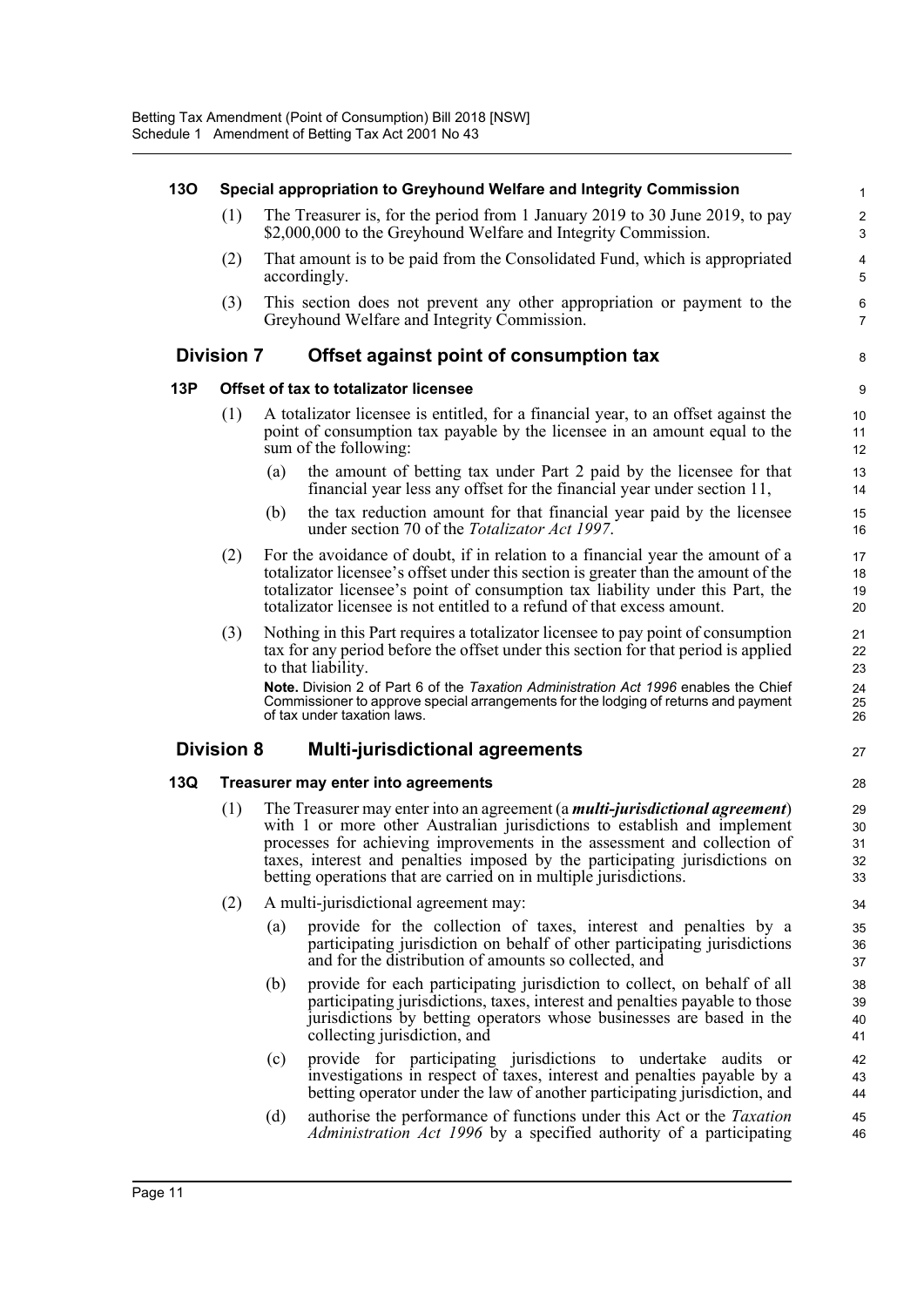jurisdiction, subject to subsection (4) and any other limitations specified 1 in the agreement, and 2

- (e) authorise the performance of functions under a specified law of another 3 participating jurisdiction by the Chief Commissioner, subject to any law 4 of that jurisdiction and any other limitations specified in the agreement, 5 and 6
- (f) provide for participating jurisdictions to assist each other in making 7 timely and accurate determinations of taxes, interest and penalties 8 payable by sharing information available to them, including the results 9 of audits and investigations and any other information of a kind 10 specified in the agreement, and 11
- (g) provide for any other measures or matters that the participating 12 jurisdictions consider necessary or expedient for achieving 13 improvements in the assessment or collection of taxes, interest and 14 penalties or for implementing processes established by the agreement 15 for that purpose. 16
- (3) A multi-jurisdictional agreement operates for the period, and may be varied or 17 terminated in such a manner, as the participating jurisdictions agree. 18
- (4) A multi-jurisdictional agreement: 19
	- (a) must be consistent with the provisions of this Act and the *Taxation* 20 *Administration Act 1996*, and 21
	- (b) cannot authorise a participating jurisdiction: 22
		- (i) to make a binding determination of the amount of tax, interest or 23 penalties payable by a betting operator under the laws of another 24 participating jurisdiction, or 25
		- (ii) to take enforcement action in respect of tax, interest or penalties 26 payable by a betting operator under the laws of another 27 participating jurisdiction. 28
- (5) The Chief Commissioner is to take such action as is necessary or expedient to 29 giving effect to a multi-jurisdictional agreement. 30
- (6) In this section, *participating jurisdiction* means New South Wales and another 31 State or a Territory that enters into a multi-jurisdictional agreement. 32

#### **Division 9 Miscellaneous** 33

#### **13R Regulations** 34

Regulations may be made for or with respect to the following: 35

- (a) methods for determining the location of persons making bets with, or 36 through a service provided by, a betting operator,  $37$
- (b) providing specified amounts associated with the making of bets that are 38 to be included, or not included, in net NSW wagering revenue, 39
- (c) matters necessary or expedient to give effect to a multi-jurisdictional 40 agreement under section 13Q, 41
- (d) providing that specified persons or classes of persons are, or are not, 42 betting operators, 43
- (e) exceptions to and exemptions from liability to pay point of consumption 44  $\frac{1}{2}$  and  $\frac{1}{2}$  and  $\frac{1}{2}$  and  $\frac{1}{2}$  and  $\frac{1}{2}$  and  $\frac{1}{2}$  and  $\frac{1}{2}$  and  $\frac{1}{2}$  and  $\frac{1}{2}$  and  $\frac{1}{2}$  and  $\frac{1}{2}$  and  $\frac{1}{2}$  and  $\frac{1}{2}$  and  $\frac{1}{2}$  and  $\frac{1}{2}$  and  $\frac{1}{2}$  a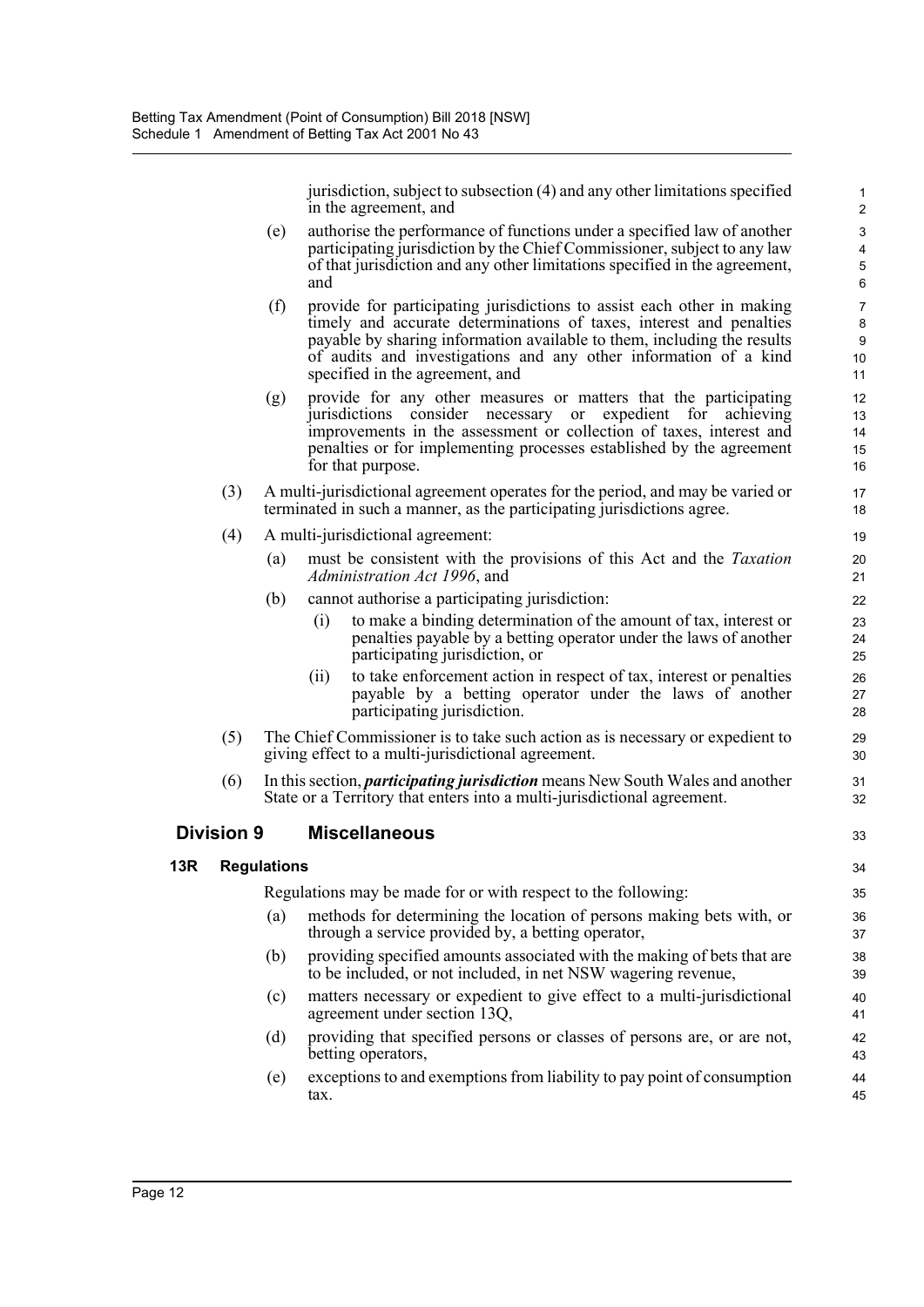|                   | <b>13S</b>        |                                |                                                                                                                                                                                                                                                                                                   |              | Avoidance of point of consumption tax                                                                                                                                                                                                                                                                          |                      |  |
|-------------------|-------------------|--------------------------------|---------------------------------------------------------------------------------------------------------------------------------------------------------------------------------------------------------------------------------------------------------------------------------------------------|--------------|----------------------------------------------------------------------------------------------------------------------------------------------------------------------------------------------------------------------------------------------------------------------------------------------------------------|----------------------|--|
|                   |                   | (1)                            | If a person enters into an agreement, transaction or arrangement, whether in<br>writing or otherwise, that has the effect of reducing, postponing or avoiding<br>the liability of any person to the assessment, imposition or payment of point of<br>consumption tax, the Chief Commissioner may: |              |                                                                                                                                                                                                                                                                                                                |                      |  |
|                   |                   |                                | (a)                                                                                                                                                                                                                                                                                               |              | disregard the agreement, transaction or arrangement for 1 or more<br>periods, and                                                                                                                                                                                                                              | $\epsilon$<br>7      |  |
|                   |                   |                                | (b)                                                                                                                                                                                                                                                                                               |              | determine 1 or more of the matters mentioned in subsection (2).                                                                                                                                                                                                                                                | ε                    |  |
|                   |                   | (2)                            |                                                                                                                                                                                                                                                                                                   |              | The matters are the following:                                                                                                                                                                                                                                                                                 | ς                    |  |
|                   |                   |                                | (a)                                                                                                                                                                                                                                                                                               |              | that the net NSW wagering revenue of a betting operator for a particular<br>period is to be taken to include an additional amount,                                                                                                                                                                             | 10<br>11             |  |
|                   |                   |                                | (b)                                                                                                                                                                                                                                                                                               |              | that a bet made with a betting operator:                                                                                                                                                                                                                                                                       | 12                   |  |
|                   |                   |                                |                                                                                                                                                                                                                                                                                                   | (i)          | is to be taken to have been made by a person other than the person<br>who purportedly made the bet or at a place other than the place<br>where the bet was purportedly made, and                                                                                                                               | 13<br>14<br>15       |  |
|                   |                   |                                |                                                                                                                                                                                                                                                                                                   | (ii)         | if applicable, is a NSW bet within the meaning of this Part for<br>calculating the net NSW wagering revenue of the betting operator<br>for a particular period,                                                                                                                                                | 16<br>17<br>18       |  |
|                   |                   |                                | (c)                                                                                                                                                                                                                                                                                               | that:        |                                                                                                                                                                                                                                                                                                                | 19                   |  |
|                   |                   |                                |                                                                                                                                                                                                                                                                                                   | (i)          | a party to the agreement, transaction or arrangement is to be taken<br>to be a betting operator, and                                                                                                                                                                                                           | 20<br>21             |  |
|                   |                   |                                |                                                                                                                                                                                                                                                                                                   | (ii)         | a payment made in respect of the agreement, transaction or<br>arrangement is to be taken to be part of the net NSW wagering<br>revenue of the party for a particular period.                                                                                                                                   | 22<br>23<br>24       |  |
|                   |                   | (3)                            |                                                                                                                                                                                                                                                                                                   |              | If the Chief Commissioner makes a determination under subsection $(1)$ (b)<br>about a betting operator or another party to the agreement, transaction or<br>arrangement, the Chief Commissioner must give the betting operator or party<br>a notice that states the decision and the reasons for the decision. | 25<br>26<br>27<br>28 |  |
|                   |                   | (4)                            |                                                                                                                                                                                                                                                                                                   |              | A person who, by any act or omission, avoids or attempts to avoid point of<br>consumption tax imposed is guilty of an offence.<br>Maximum penalty: 100 penalty units and triple the amount of point of                                                                                                         | 29<br>30<br>31       |  |
|                   |                   |                                |                                                                                                                                                                                                                                                                                                   |              | consumption tax avoided or attempted to be avoided.                                                                                                                                                                                                                                                            | 32                   |  |
| $\left[ 5\right]$ |                   |                                |                                                                                                                                                                                                                                                                                                   |              | Section 18 Proportion of tax paid in respect of totalizator on non-racing events to be<br>paid into Sport and Recreation Fund                                                                                                                                                                                  | 33<br>34             |  |
|                   | Omit the section. |                                |                                                                                                                                                                                                                                                                                                   |              |                                                                                                                                                                                                                                                                                                                |                      |  |
| [6]               |                   |                                |                                                                                                                                                                                                                                                                                                   |              | <b>Schedule 4 Savings and transitional provisions</b>                                                                                                                                                                                                                                                          | 36                   |  |
|                   |                   |                                |                                                                                                                                                                                                                                                                                                   |              | Insert at the end of clause $1(1)$ :                                                                                                                                                                                                                                                                           | 37                   |  |
|                   |                   |                                |                                                                                                                                                                                                                                                                                                   |              | any Act that amends this Act                                                                                                                                                                                                                                                                                   | 38                   |  |
| [7]               |                   | Schedule 4, clause 1 (4)       |                                                                                                                                                                                                                                                                                                   |              |                                                                                                                                                                                                                                                                                                                | 39                   |  |
|                   |                   | Insert at the end of clause 1: |                                                                                                                                                                                                                                                                                                   |              |                                                                                                                                                                                                                                                                                                                |                      |  |
|                   |                   | (4)                            |                                                                                                                                                                                                                                                                                                   | regulations. | Without limiting subclauses $(1)$ and $(2)$ , regulations made for the purposes of<br>this clause may amend this Schedule to provide for additional or different<br>savings and transitional provisions instead of including the provisions in the                                                             | 41<br>42<br>43<br>44 |  |
|                   |                   |                                |                                                                                                                                                                                                                                                                                                   |              |                                                                                                                                                                                                                                                                                                                |                      |  |